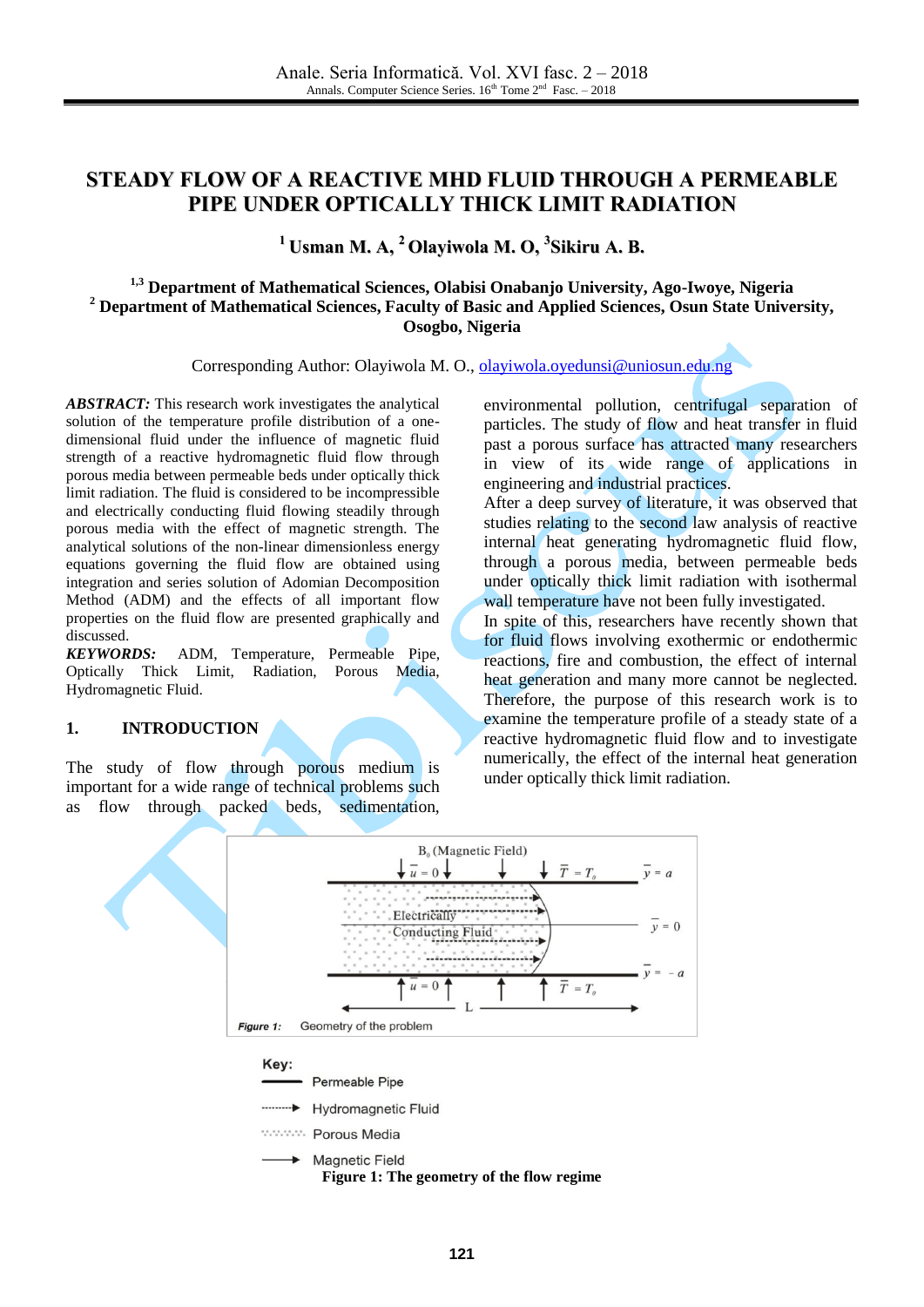The problem is strongly non-linear involving non-linear equation. Hence, analytical solution will be obtained using direct integration and a series solution of Adomian Decomposition Method (ADM). ADM has been showed to be reliable to solve differential equations with sizeable number of iteration that converges rapidly. As evident in the literatures, the geometry of the flow regime is showed in Figure 1 above, where L is the characteristics length of the channel.

Considerable effort has been devoted to the study of a reactive hydromagnetic fluid flow which finds numerous and wide-range applications in many engineering processes, such as polymer extrusion, nuclear reactor design, geophysics and underground storage of nuclear waste and energy storage systems amongst others ([HMG17]).

Reactive hydromagnetic fluid flows are often accompanied with heat transfer in many industrial and engineering applications. For instance, Makinde and Beg ([MA10]) devoted their study to investigate the inherent irreversibility and thermal stability in a reactive electrically conducting fluid flowing steadily through a channel with isothermal walls under the influence of a transversely imposed magnetic field. Bartella et al ([BN12]) observed that the effects of internal heat generation on a reactive hydromagnetic fluid flow have been studied with respect to various physical properties. Also, Ajibade ([Aji09]) investigated the free convective flow of heat generating or absorbing fluid between vertical parallel porous plates due to periodic heating of the porous plates. This analysis was performed by considering a fully developed flow and steady periodic regime.

It is well known that the rate of heat transfer is temperature dependent, which increases the interaction of moving fluid and thus influence the internal energy of the flow regime. This interaction according to Frank-Kamenetski ([Fra69]) and Makinde and Beg ([MA10]). Olayiwola ([Ola16]) also presented some numerical results on Whitham-Broer-Kaup shallow water wave equation. Gbadeyan ([Gba12]) presented a novel results on multiplicity of solutions for a reactive variable viscous couette flow under Arrhenius kinetics while Adesanya and Gbadeyan ([AG11]) also contributed immensely in the application of Ädomian decomposition approach to steady visco-elastic fluid flow with slip through a planer channel.

The present study aim to investigate the effects of internal heat generation, rate of heat transfer and other thermo-physical parameters present within the flow system. The analytical solution of the non-linear dimensionless equations governing the fluid flow are obtained using integration and a series solution of Adomian Decomposition Method (ADM). More importantly, our results shall be of interest to industries in improving the efficiency and effectiveness of hydromagnetic lubricants used in engineering systems.

In the rest of this paper, the problem is formulated in "Mathematical Formulation" section. The governing equations are solved using the Adomian Decomposition Method (ADM). Presentations of analytical results of the problem are shown and presented graphically in "Results and discussion" section and "Conclusion" section gives the concluding remark.

### **2. MATHEMATICAL FORMULATION**

This study considered the steady flow of a reactive, incompressible and electrically conducting fluid flowing through a permeable pipe under optically thick limit radiation with isothermal wall temperature under the influence of a transverse magnetic field strength.

The dimensionless momentum equation has been solved using integration method by splitting the momentum equation into particular and complimentary functions using the appropriate and related boundary conditions and the result is shown as;

$$
u(y) = C_1 e^{m_1 y} + C_2 e^{m_2 y} + \frac{R}{RM^2 + \frac{1}{Da}}
$$
 (1)

where;

 $u(y)$  velocity of the fluid flow,

 $c_1$  *and*  $c_2$  are the arbitrary constants,

 $m_1$  *and*  $m_2$  are the roots of the equation,

 $R =$  Reynold Number,

 $M = Hartmann$  Number,

Da = Darcy Number.

Where;

$$
m_1 = \frac{1}{2} \left[ R \pm \sqrt{R^2 + 4 \left( RM^2 + \frac{1}{Da} \right)} \right]
$$
 (2)

$$
m_2 = \frac{1}{2} \left[ R \pm \sqrt{R^2 + 4 \left( RM^2 + \frac{1}{Da} \right)} \right]
$$
 (3)

$$
C_1 = \frac{1}{e^{m_2} - e^{m_1}} \left[ -\frac{R}{RM^2 + \frac{1}{Da}} \left( e^{m_2} - 1 \right) \right]
$$
 (4)

$$
C_{2} = \frac{1}{e^{m_{2}} - e^{m_{1}}} \left[ \frac{u_{B_{2}} - u_{B_{1}}e^{m_{2}}}{RM^{2} + \frac{1}{Da}} \left(1 - e^{m_{1}}\right) \right]
$$
(5)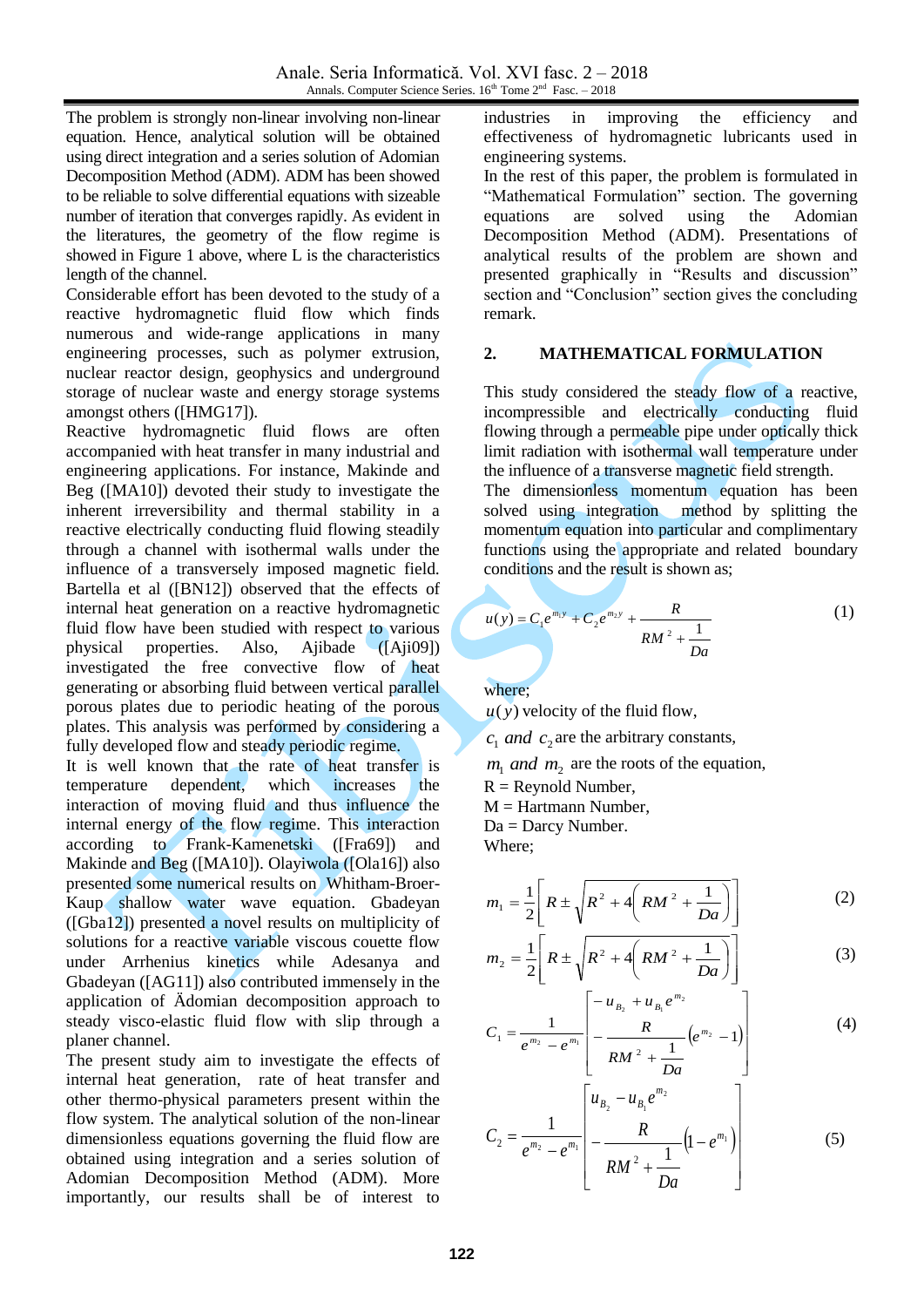and the slip velocities are given as:

$$
u_{B_1} = \frac{D_2 E_2 - D_4 E_1}{D_1 D_4 - D_3 D_2}
$$
  
and  $u_{B_2} = \frac{D_3 E_1 - D_1 E_2}{D_1 D_4 - D_3 D_2}$  (6)

where;

$$
D_1 = \frac{m_1 e^{m_2} - m_2 e^{m_1}}{e^{m_2} - e^{m_1}}
$$
  
\n
$$
D_2 = \frac{m_2 - m_1}{e^{m_2} - e^{m_1}}
$$
  
\n
$$
D_3 = (m_1 - m_2)e^{m_1 + m_2}
$$
  
\nAnd  
\n
$$
D_4 = \frac{m_2 e^{m_2} - m_1 e^{m_1}}{m_1 + m_2} + m_4
$$

And

$$
E_{1} = R \left[ \frac{1}{m^{2} \operatorname{Re} + \frac{1}{Da}} \left\{ \frac{m_{2} (e^{m_{1}} - 1)}{e^{m_{2}} - e^{m_{1}}} \right\} + \frac{m}{\sigma} \right]
$$
\n
$$
E_{2} = R \left[ \frac{1}{m^{2} \operatorname{Re} + \frac{1}{Da}} \left\{ \frac{m_{2} e^{m_{2}} (e^{m_{1}} - 1)}{e^{m_{2}} - e^{m_{1}}} \right\} + \frac{m}{\sigma} \right]
$$
\n
$$
E_{2} = R \left[ \frac{1}{m^{2} R + \frac{1}{Da}} \left\{ \frac{m_{2} e^{m_{2}} (e^{m_{1}} - 1)}{e^{m_{2}} - e^{m_{1}}} \right\} + \frac{m}{\sigma} \right]
$$
\n(7)

Introducing non-dimensionalized variables and parameters;

$$
\alpha = \frac{16\sigma T_{\infty}^{3}}{3kk*}, \varepsilon = \frac{RT_{0}}{E},
$$
\n
$$
\gamma = \frac{QEAh^{2}C_{0}}{KRT_{0}^{2}}e^{-\frac{E}{RT_{0}}},
$$
\n
$$
M^{2} = \frac{\sigma_{0}B_{0}h^{2}}{\rho\mu}, Da = \frac{k}{h^{2}}
$$
\n
$$
\delta = \frac{Q_{0}RT_{0}^{2}}{QAEC_{0}}e^{\frac{E}{RT_{0}}},
$$
\n
$$
\gamma = \frac{\mu U^{2}}{QA_{a}C_{0}}e^{\frac{E}{RT_{0}}},
$$
\n
$$
\theta = \frac{E(\overline{T} - T_{0})}{RT_{0}^{2}}
$$
\n(9)

The approximate solution of the energy equation is obtained by substituting the solution of the momentum equation into the energy equation using series solution of Adomian Decomposition method (ADM). The energy equation of the fluid flow regime in non-dimensionless form is given as:

$$
K\frac{\partial^2 \overline{T}}{\overline{\partial}y^2} + \mu \left(\frac{\partial \overline{u}}{\partial \overline{y}}\right)^2 + \frac{\sigma B_0^2}{\rho} \overline{u}^2
$$
  
+  $QC_0 A e^{\frac{E}{R\overline{T}}} + \frac{\mu}{k} \overline{u}^2 + Q_0 (\overline{T} - T_0)$   
-  $\frac{\partial q_r}{\partial \overline{y}} = 0$  (10)

Where:

$$
\frac{\partial q_r}{\partial \bar{y}} = \frac{-16}{3\alpha} \sigma T^3 \frac{\partial^2 \bar{T}}{\partial \bar{y}^2}
$$
 (11)

with the following boundary conditions:

$$
u = u_{B_1}, \frac{du}{dy} = \frac{\alpha}{\sqrt{k_1}} \Big( u_{B_1} - Q_1 \Big),
$$

and 
$$
T = 0
$$
 at  $y = 0$  (12)

$$
u = u_{B_2}, \frac{du}{dy} = \frac{\alpha}{\sqrt{k_2}} \left( u_{B_2} - Q_2 \right)
$$
 (13)

and  $T = 0$  at  $y = h$ 

where;  $k =$  Thermal Conductivity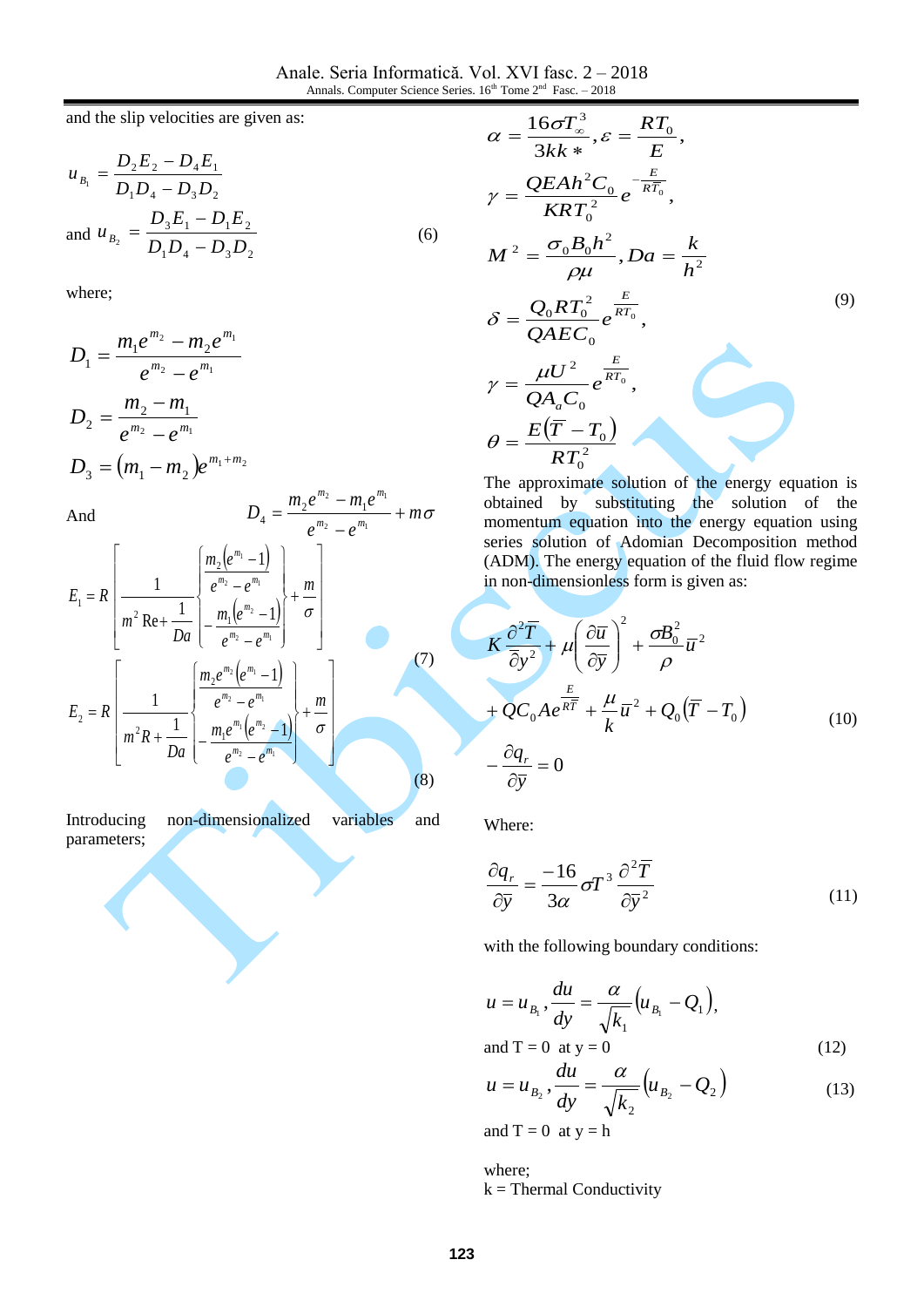Anale. Seria Informatică. Vol. XVI fasc. 2 – 2018 Annals. Computer Science Series.  $16<sup>th</sup>$  Tome  $2<sup>nd</sup>$  Fasc.  $-2018$ 

 $T =$ Temperature of the fluid  $Q_0$  = Heat of the reaction term  $C<sub>o</sub>=$  Reactant species of initial concentration,  $A =$  Reaction ratio constant  $E =$  Activation energy  $R =$ Universal gas constant  $T<sub>o</sub>$  = Wall temperature of the lower plate  $Re =$  Reynold number  $q_r$  = radioactive flux coefficient  $B_0$  = Magnetic field strength  $\mu$  =Fluid viscosity and

 $\sqrt{ }$ 

$$
O = Electrical conductivity
$$

Substituting equation (11) into equation (10), the equation gives:

$$
K \frac{\partial^2 \overline{T}}{\partial \overline{y}^2} + \mu \left( \frac{\partial \overline{u}}{\partial \overline{y}} \right)^2 + \frac{\sigma_0 B_0^2}{\rho} \overline{u}^2
$$
  
+  $QC_0 A e^{\frac{E}{R\overline{T}}} + \frac{\mu}{k} \overline{u}^2 + Q_0 (\overline{T} - T)$   
+  $\frac{16}{3\alpha} \partial T^3 \frac{\partial^2 \overline{T}}{\partial y^2} = 0$  (14)

Using the following non-dimensionalize variables and parameters

$$
\frac{\partial \overline{T}}{\partial \overline{y}} = \frac{\partial}{\partial y} \left( \frac{dy}{d\overline{y}} \right) = \frac{1}{h} \frac{\partial}{\partial y}
$$
\n
$$
\frac{\partial}{\partial \overline{y}} \left( \frac{\theta RT_0^2}{E} + T_0 \right) = \frac{\partial \overline{T}}{\partial \overline{y}}
$$
\n
$$
= \frac{1}{h} \frac{\partial}{\partial y} \left( \frac{\theta RT_0^2}{E} + T_0 \right)
$$
\n
$$
\frac{\partial \overline{T}}{\partial \overline{y}} = \frac{RT_0^2}{Eh^2} \frac{\partial \theta}{\partial y} \text{ and } \frac{\partial^2 \overline{T}}{\partial \overline{y}^2} = \frac{RT_0^2}{Eh^2} \frac{\partial^2 \theta}{\partial y^2} \tag{17}
$$

Substituting equations (17) into equation (14), the result is;

$$
\frac{KRT_0^2}{Eh^2} \frac{d^2\theta}{dy^2} + \mu \left(\frac{A_1}{V} \frac{du}{dy}\right)^2
$$
  
+ 
$$
\frac{\sigma B_0^2}{\rho} \left(\frac{uA_1h}{V}\right)^2 + \frac{E}{\rho}
$$
  

$$
QC_0Ae^{-R\left(\frac{QRT_0^2 + T_0}{E}\right)} + \frac{\mu}{k} \left(\frac{uA_1h}{V}\right)^2
$$
  
+ 
$$
Q_0\left(\frac{QRT_0^2}{E} + T_0 - T_0\right)
$$
  
+ 
$$
\frac{16\sigma T_{\infty}^3}{3k * Eh^2} \frac{RT_0^2}{\partial y^2} = 0
$$

Multiplying each term in equation (18) by  $\frac{Eh}{kRT^2}$ ,  $kRT$ <sub>o</sub>  $\frac{Eh^2}{\lambda}$ , it gives:

$$
\frac{d^2\theta}{dy^2} + \frac{Eh^2}{KRT_0^2} \mu \frac{A_i^2}{V^2} \left(\frac{du}{dy}\right)^2 + \frac{Eh^2}{KRT_0^2} \frac{\sigma B_0^2}{\rho} \frac{A_i^2 h^2}{V^2} u^2 +
$$
\n(19)

$$
\frac{Eh^2}{RRT_0^2}QC_0Ae^{RT_0\left(\frac{RT_0}{E}+1\right)} + \frac{Eh^2}{RRT_0^2}
$$
\n
$$
\frac{\mu}{k}\frac{A_1^2h^2}{V^2}u^2 + \frac{Eh^2}{RRT_0^2}\frac{QRT_0^2}{E} \theta
$$
\n
$$
+ \frac{Eh^2}{RRT_0^2}\frac{16\sigma}{3k*}T_\infty^3\frac{RT_0^2}{Eh^2}\frac{d^2\theta}{dy^2} = 0
$$

Re-arranging equation (19) with equation (9), the equation becomes: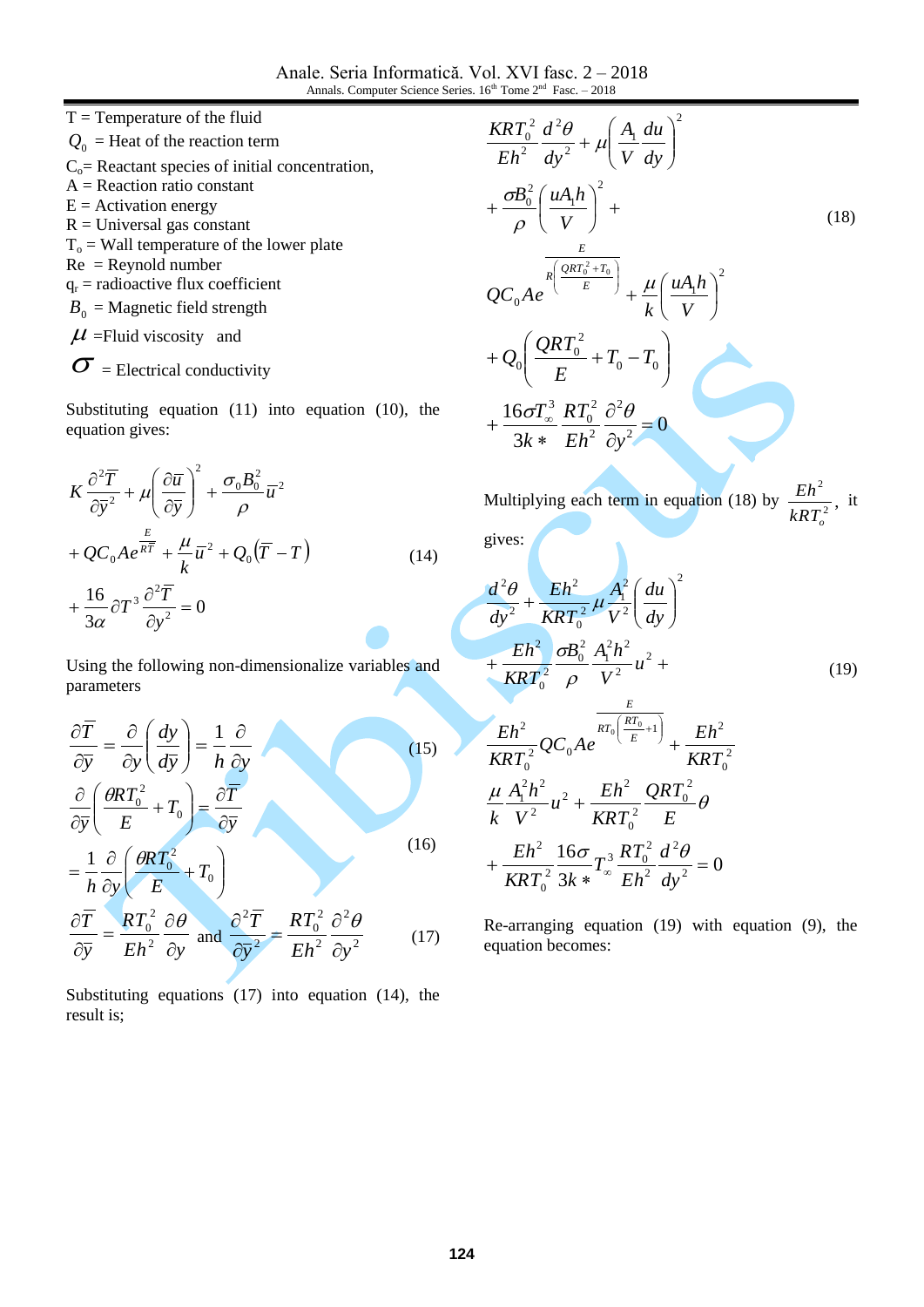Anale. Seria Informatică. Vol. XVI fasc. 2 – 2018 Annals. Computer Science Series.  $16<sup>th</sup>$  Tome  $2<sup>nd</sup>$  Fasc.  $-2018$ 

$$
\frac{d^2\theta}{dy^2} + \frac{Eh^2}{KRT_0^2} \frac{\mu A_1^2}{V^2} \begin{vmatrix} \left(\frac{du}{dy}\right)^2 \\ + \frac{\sigma B_0^2 h^2}{\rho \mu} u^2 + \frac{h^2}{k} u^2 \\ + \frac{Eh^2}{KRT_0^2} \mathcal{Q} C_0 A e^{\frac{E}{RT_0}1 + \omega \theta} \end{vmatrix} +
$$
\n(20)

$$
\frac{Q_0h^2}{k}\theta + \frac{16\sigma T_\infty^3}{3k*k}\frac{d^2\theta}{dy^2} = 0
$$

Re-arranging equation (20), the result is:

$$
\frac{d^2\theta}{dy^2} + \frac{Eh^2}{KRT_0^2} \frac{\mu A_1^2}{V^2} \left[ \frac{4M^2 u^2}{2M^2} + \frac{4M^2 u^2}{2M^2} \right]
$$
\n
$$
+ \frac{Q_0 h^2}{k} \theta + \alpha \frac{d^2\theta}{dy^2} = 0
$$
\n(21)

Likewise, collecting like terms in equation (21), the result gives:

$$
\frac{d^2\theta}{dy^2} + \alpha \frac{d^2\theta}{dy^2} + \frac{d^2\theta}{dy^2} + \frac{E}{RRT_0^2}QC_0Ae^{\frac{E}{RT_0+2\theta}} + \frac{Eh^2}{kRT_0^2}\mu\frac{A_1^2}{V^2}\left(\frac{du}{dy}\right)^2 + \frac{Eh^2}{M^2u^2 + \frac{1}{Da}u^2} = 0
$$
\n(22)

Factorising and substituting equations (10) into equation (22), the result gives:

$$
(1+\alpha)\frac{d^2\theta}{dy^2} + \lambda \left[\frac{d}{dy}\left(\frac{du}{dy}\right)^2 + \lambda \left(\frac{du}{dy}\right)^2 + \lambda \left(\frac{du}{dy}\right)^2\right] = 0
$$
\n(23)

So, the energy equation becomes;

$$
\frac{d^2\theta}{dy^2} + \frac{\lambda}{1+\alpha} + \gamma \left\{ \frac{du}{dy} \right\}^2
$$
\n
$$
+ \delta\theta
$$
\n(24)

Subject to the following boundary conditions:

$$
\theta(0) = 0, \ \theta(1) = 0 \tag{25}
$$

where

 $\alpha$  = Thermal radiation term

 $\lambda$  = Frank – Kamenectts ki parameter

- $\epsilon$  = Activation energy
- $\gamma$  = Viscous dissipation term
- $M = Hartmann$  number
- $\delta$  = Internal heat generation term
- Da = Darcy permeability temperature

 $\theta$  = Non-dimensionless temperature

Substituting the result obtained from the momentum equation (1) into the energy equation (24) and integrate the equation (24) to obtain: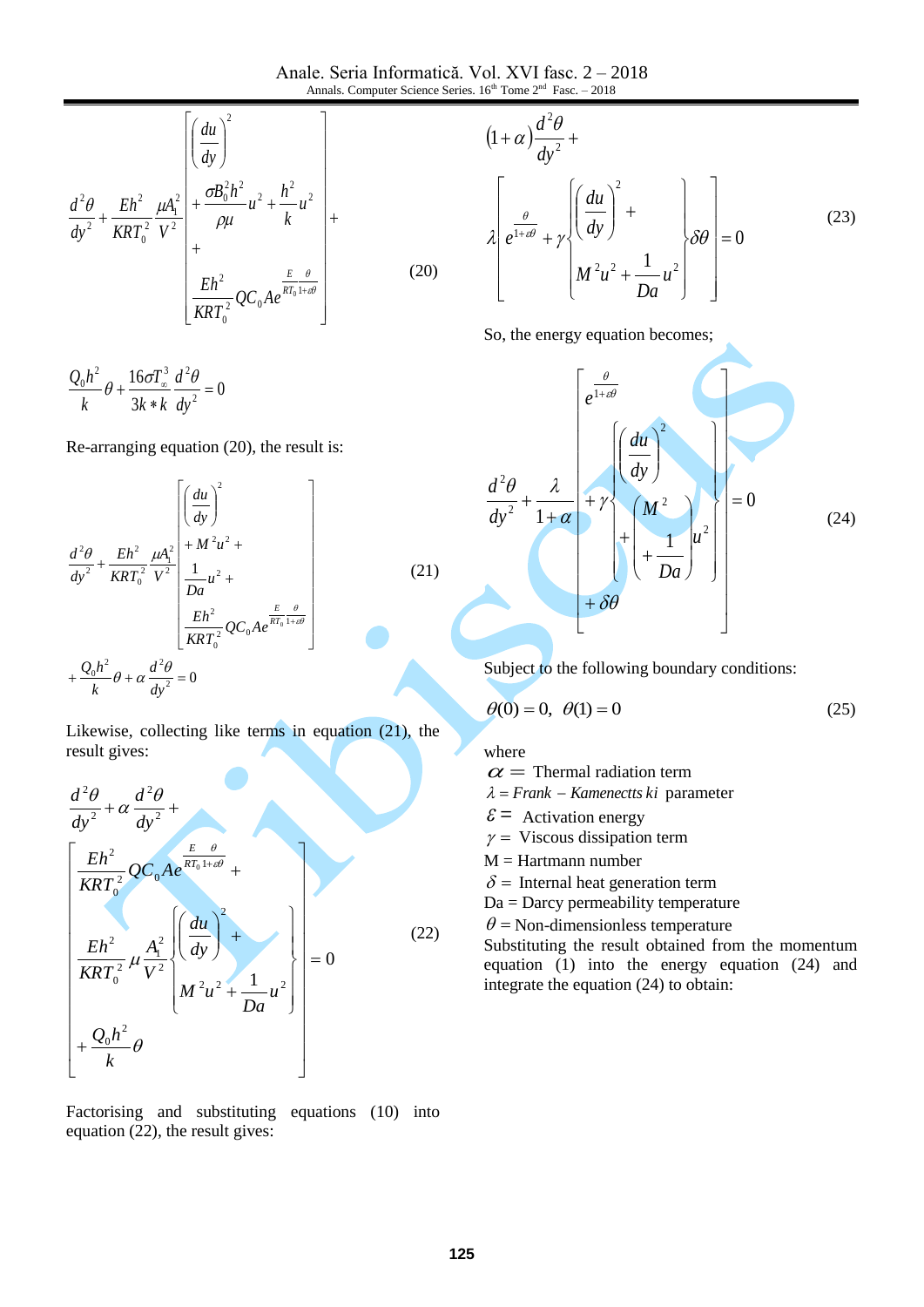$$
\frac{d\theta}{dy}(y) = \frac{d\theta}{dy}(0) - \frac{\theta}{dx}(0) - \frac{\theta}{1 + \alpha} \int_0^y \left[ e^{\frac{\theta}{1 + \alpha \theta}} + \frac{\alpha}{1 + \alpha} \int_0^y \left( \frac{du}{dy} \right)^2 + \delta \theta \right] dy
$$
\n(26)

If  $\frac{av}{l}(0) = a_0$ *dy d*  $\frac{\theta}{\cdot}(0) =$ , then, equation (26) becomes:

$$
\frac{d\theta}{dy}(0) = a_0 - \frac{d\theta}{dy}(0) = a_0 - \frac{d\theta}{dy}
$$
\n
$$
\frac{\lambda}{1+\alpha} \int_0^y \left[ \gamma \left( \frac{du}{dy} \right)^2 + \left( M^2 + Da \right) u^2 \right] dy
$$
\n
$$
+ \delta\theta
$$
\n(27)

Integrating equation (27) again, the result gives:

$$
\theta(y) = a_0 y \frac{\lambda}{1+\alpha}
$$
\n
$$
\int_0^y \int_0^y \left( \frac{du}{dy} \right)^2 + \int \left( \frac{du}{(M^2 + Da)u^2} \right) dy dy
$$
\n(28)

Introducing a series solution of Adomian Decomposition Method, where;

$$
\theta(y) = \sum_{n=0}^{\infty} \theta_n(y) \tag{29}
$$

Substituting equation (29) into equation (28), the equation (28) becomes:

$$
\theta(y) = a_0 y - \frac{\left[\sum_{n=0}^{\infty} \theta_n\right]}{e^{1+\varepsilon \sum_{n=0}^{\infty} \theta_n}}
$$
\n
$$
\frac{\lambda}{1+\alpha} \int_0^y \int_0^y \left[\left(\frac{du}{dy}\right)^2 + \gamma \left[\left(\frac{du}{da}\right)^2 + \left(\frac{M^2}{Da}\right)^2\right] dy dy\right]
$$
\n
$$
+ \delta \sum_{n=0}^{\infty} \theta_n(y)
$$
\n(30)

From (30), we let the non-linear term in equation (30) is written as:

$$
\sum_{n=0}^{\infty} A_n(y) = e^{\frac{\sum_{n=0}^{\infty} \theta_n(y)}{1 + \varepsilon \sum_{n=0}^{\infty} \theta_n(y)}}
$$
(31)

where  $A_0$ ,  $A_1$ ,  $A_2$  are called Adomian Polynomials such that;

$$
A_0 = e^{\frac{\theta_0(y)}{1 + \varepsilon \theta_0(y)}}
$$
(32)

$$
A_1 = \frac{e^{1+\varepsilon\theta_0(y)}}{\left(1+\varepsilon\theta_0(y)\right)^2} \theta_1(y) \tag{33}
$$

$$
A_2 = \frac{e^{\frac{\theta_0}{1+\varepsilon\theta_0}}}{(1+\varepsilon\theta_0)^4} \begin{pmatrix} \theta_1^2(y) \\ -2\varepsilon\theta_1^2 \\ -2\varepsilon^2\theta_0\theta_1^2 \\ +2\theta_2 + 4\varepsilon\theta_0\theta_2 \\ +2\varepsilon^2\theta_0\theta_2 \end{pmatrix}
$$
(34)

Taking the zeroth components with special modification of Adomian Decomposition Method, the result becomes:

$$
\theta_0(y) = 0 \tag{35}
$$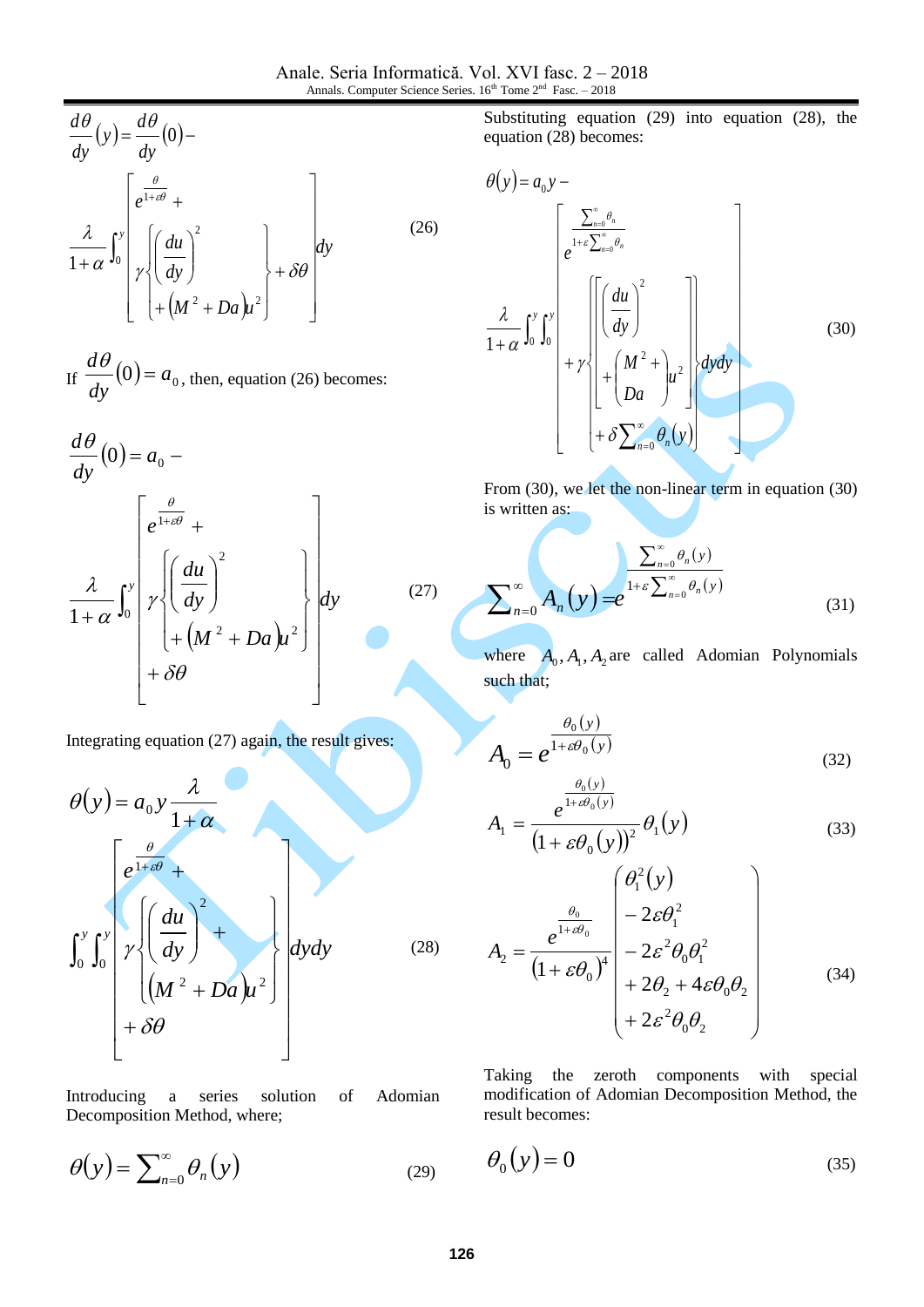$$
\theta_1(y) = a_0 y -
$$
\n
$$
\frac{\lambda}{1 + \alpha} \int_0^y \int \left[ \frac{du}{dy} \right]^2 + \left[ \left( \frac{du}{dy} \right)^2 + \left( \frac{du}{dy} \right)^2 \right] dy \qquad (36)
$$
\n
$$
+ \delta \theta_0
$$

$$
\theta_{n+1}(y) = -\frac{\lambda}{1+\alpha} \int_0^y \int \left[ \frac{A_n}{+\delta \theta_n} \right] dy dy \tag{37}
$$

Such that  $n \geq 1$ 

Finally, the solution of the energy equation is approximately given as:

$$
\theta(y) = \sum_{n=0}^{k} \theta_n(y) \tag{38}
$$

where k is the number of iterations done.

#### **3. DISCUSSION OF RESULTS**

The non-linear differential energy equations with the boundary conditions are solved analytically using integration and the ADM. The effect of various imperative parameters of temperature profiles of a steady state of a reactive hydromagnetic fluid flow through porous media between permeable pipe are calculated analytically and presented graphically as follow;



The effects of viscous heating or dissipation on the temperature profile is illustrated in figure 2. The

maximum flow is observed at the centreline of the flow channel. It is clearly seen that as the temperature increases, the viscous heating parameter increases.



Figure 2 shows the effect of Reynold number R on the temperature profile of the fluid flow. It shows that maximum temperature is recorded at the centreline of the flow channel. It is clearly observed that an increase in R brings about an increase in the temperature profile of the fluid flow.



**temperature profile**

Figure 4 also shows the effect of internal heat generation on temperature profile. The flow is observed at the centreline of the flow channel. It is clearly seen that as the internal heat generation increases, the temperature also increases.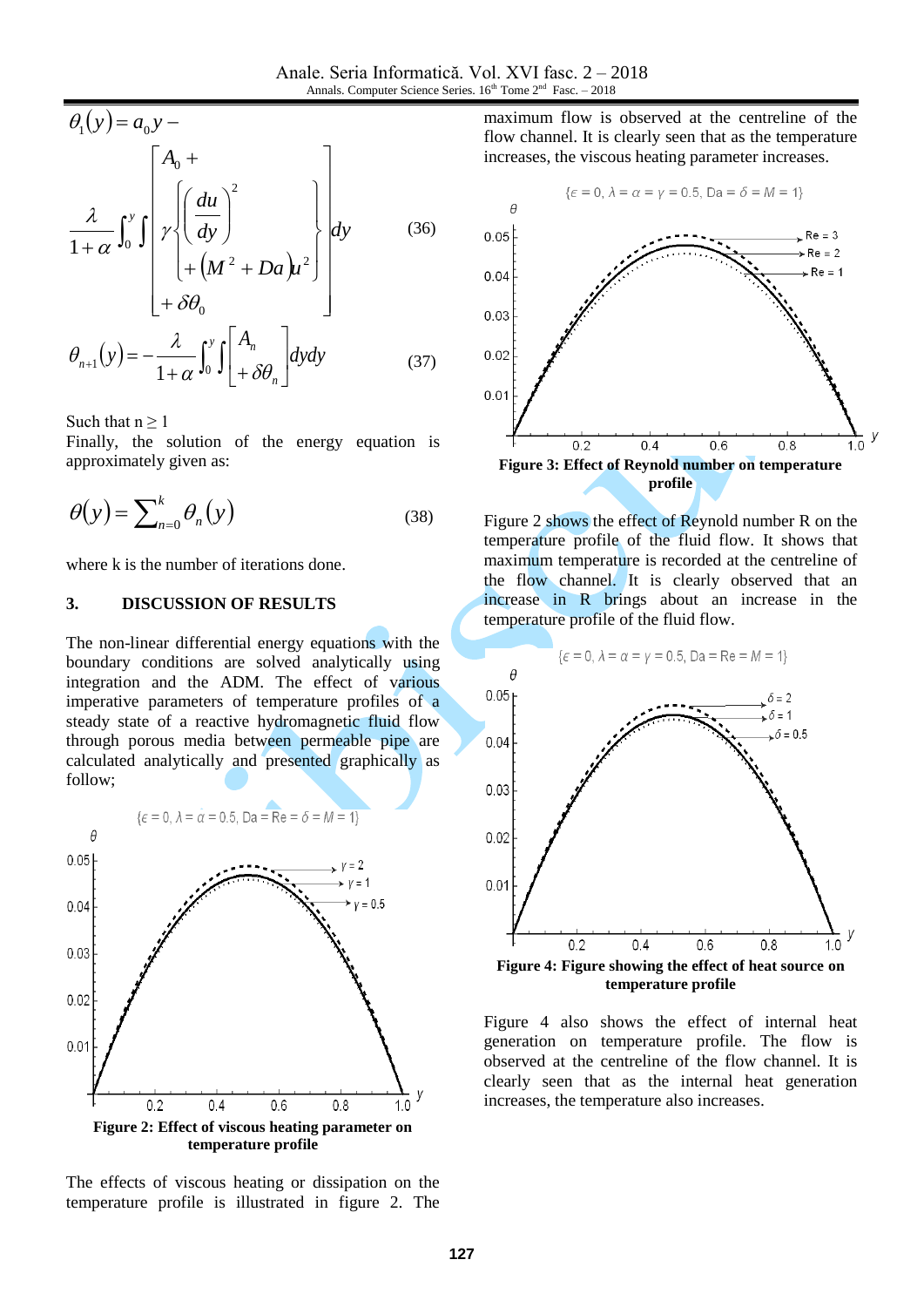Anale. Seria Informatică. Vol. XVI fasc. 2 – 2018 Annals. Computer Science Series.  $16<sup>th</sup>$  Tome  $2<sup>nd</sup>$  Fasc.  $-2018$ 



Figure 5 shows the effect of Frank-Kamenestski parameter on temperature profile. It shows that the effect of Frank-Kamenestski brings about an increase in the temperature of fluid flow regime.



Figure 6 shows the effect of Darcy porous permeability on temperature profile. Maximum fluid flow is also observed at the centreline of the channel. It is clearly seen that as the Darcy number increases, the temperature also increases. The reason for this is due to the inverse nature of Darcy permeability influence on the fluid flow regime.



The effect of thermal radiation on temperature is shown in figure 7. The maximum temperature is seen at the centreline of fluid flow. As the thermal radiation decreases, the temperature of the fluid increases.



Finally, the maximum flow is observed at the centreline of the fluid channel. Figure 8 displays the graph of momentum equation with variation in "Hartmann M" number, it is clearly observed that as M increases, the temperature of the flow reduces due to the magnetic influence retarding the fluid flow while maximum flow is observed.

#### **4. CONCLUSION**

The analytical solution of a reactive hydromagnetic internal heat generating fluid flow through permeable pipes/beds is carried out. The ADM was used to